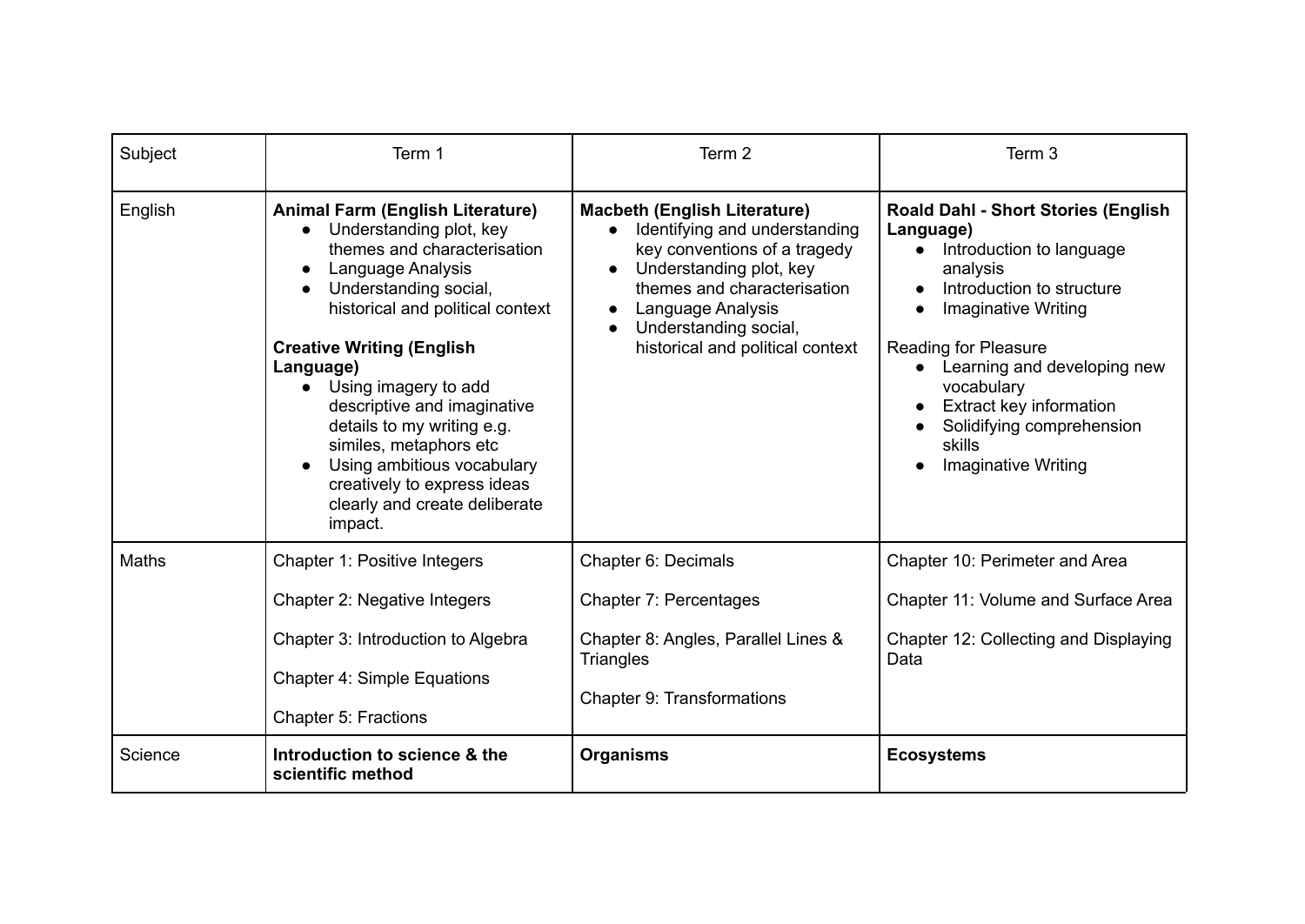|         | Lab safety, equipment, collecting &<br>analysing data, writing up<br>experiments.<br><b>Reactions</b><br>Physical and chemical reactions<br>Metals and non-metals<br>Metals, acids, alkalis and oxygen<br><b>Matter</b><br>The particle model<br>Changing states<br>Mixtures & solutions<br><b>Forces</b><br>Speed, distance, time<br>Gravity<br>Mass and weight<br><b>Earth and space</b><br>The earth and its structure<br>The solar system<br>Planets & the moon<br>Galaxies and stars | Animal & plant cells<br>Tissues & organs systems<br>Organisms<br>Skeletal systems, joints, ligaments &<br>tendons<br><b>Genes</b><br>Variation<br>Populations<br>Human reproduction & asexual<br>reproduction<br><b>Electricity</b><br>Series and parallel circuits<br>Components of a circuit<br>Voltage, resistance and current<br>Conductors and insulators | Food chains and webs<br>Interdependence<br>Ecosystems and habitats<br>Plant reproduction<br><b>Energy</b><br>Power<br>Energy sources<br>Renewable & nonrenewable sources<br>Energy transfer<br>Sanky diagrams<br><b>Waves</b><br>Sound waves.<br>Light<br>The eye<br>Using ray boxes |
|---------|-------------------------------------------------------------------------------------------------------------------------------------------------------------------------------------------------------------------------------------------------------------------------------------------------------------------------------------------------------------------------------------------------------------------------------------------------------------------------------------------|----------------------------------------------------------------------------------------------------------------------------------------------------------------------------------------------------------------------------------------------------------------------------------------------------------------------------------------------------------------|--------------------------------------------------------------------------------------------------------------------------------------------------------------------------------------------------------------------------------------------------------------------------------------|
| Spanish | Mi vida - My life<br>Introducing myself<br>My family<br>Pets<br>Mi tiempo libro - My free time                                                                                                                                                                                                                                                                                                                                                                                            | Mi insti - My school<br>My subjects<br>Describing my school<br>Free time in school<br>Mi familia y mis amigos - My family                                                                                                                                                                                                                                      | Mi ciudad - My town<br>Describing your town<br>Telling the time<br>Weekend activities<br><b>Revisión - Revision</b>                                                                                                                                                                  |
|         | Hobbies                                                                                                                                                                                                                                                                                                                                                                                                                                                                                   | and friends                                                                                                                                                                                                                                                                                                                                                    | Key vocabulary                                                                                                                                                                                                                                                                       |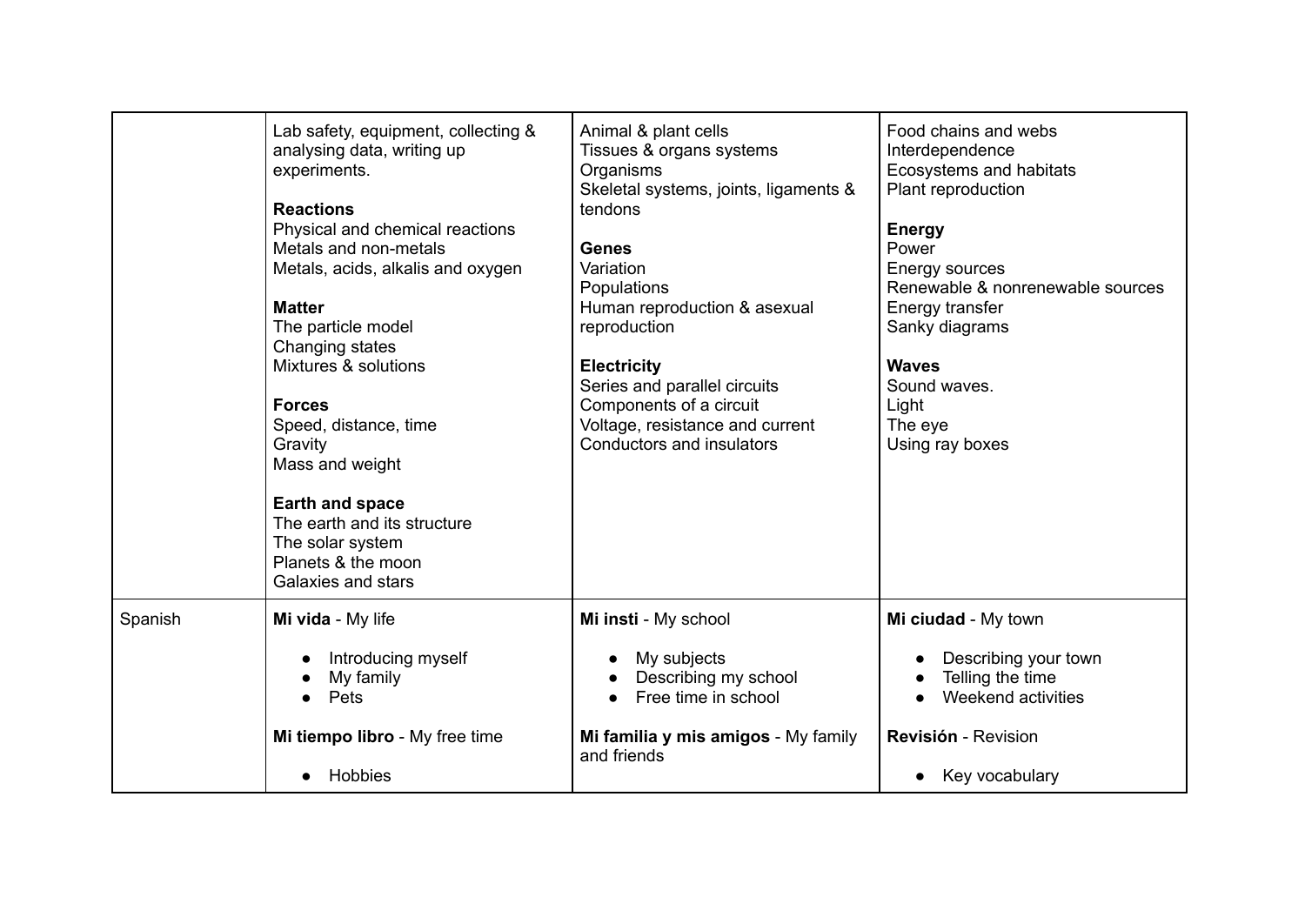|          | Weather<br>Sport<br><b>Key Grammar Points</b><br>Present tense<br>Giving opinions<br>Adjectival agreements                                                                                 | Describing myself<br>Describing my family<br>Describing where I live<br><b>Key Grammar Points</b><br>Possessive adjectives<br>Irregular verbs                                          | <b>Extended writing</b><br>Opinions and justifications<br>Review of key grammar<br><b>Key Grammar Points</b><br>Near future tense<br>articles                                                                              |
|----------|--------------------------------------------------------------------------------------------------------------------------------------------------------------------------------------------|----------------------------------------------------------------------------------------------------------------------------------------------------------------------------------------|----------------------------------------------------------------------------------------------------------------------------------------------------------------------------------------------------------------------------|
| Mandarin | 打招呼 Greeting<br><b>Numbers &amp; Dates</b><br>Age & Birthday<br>Introduce myself<br>家人 - My Family<br>Family members<br>Pets<br><b>Chinese Family Culture</b><br><b>Key Grammar Points</b> | 爱好 Hobbies<br><b>Hobbies</b><br>Sports<br>After School activities of each<br>day within a week<br>学校 - School<br>School subjects<br>Time<br>School time table<br>Introduce my class    | 食物和饮料 Food and Drinks<br>Food and drinks<br>Lunch menu at school<br>Daily meals<br><b>Key Grammar Points</b><br>Time words<br>Long sentence words order<br>Measure words: 杯, 碗<br>Question words 多少<br>Linking words: 还,也不 |
|          | Principles of numbers in<br>Chinese<br>Question words 什么, 多大, 吗<br>Negative word 不<br>Extreme word 很<br>Pronouns and showing<br>possession                                                 | <b>Key Grammar Points</b><br>Present tense<br>Giving opinions<br>Adjectives 大, 小, 多, 少<br>Question words 谁,几<br>Measure words 个, 口, 只, 条<br>节<br>Negative word 没<br>Linking words 和, 也 | <b>Revision for Mandarin Hurdle Test</b>                                                                                                                                                                                   |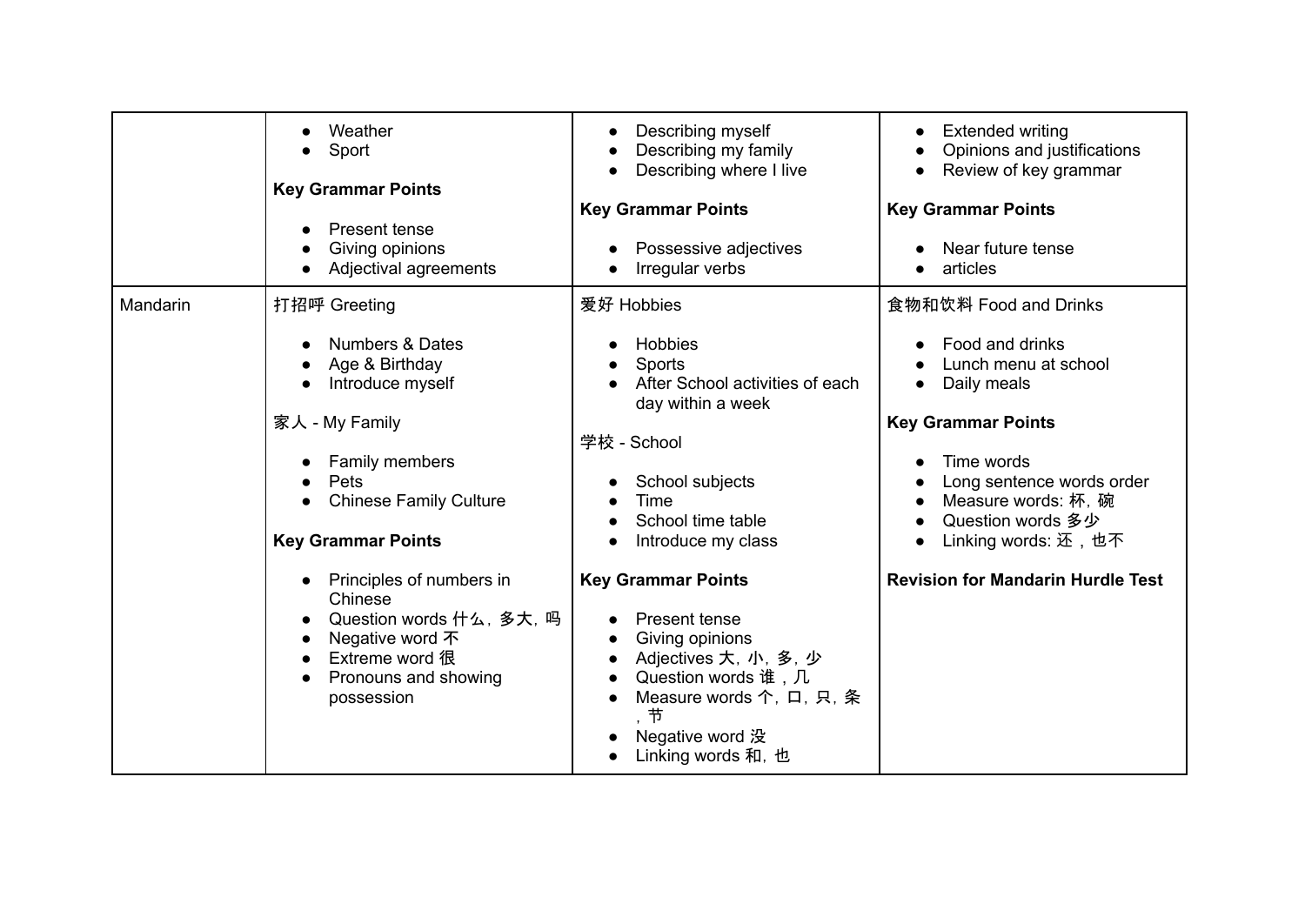| Design and<br>Technology | <b>Food for Thought</b><br>Weighing and measuring<br><b>Nutrients</b><br>Fuelling learning<br><b>Mug Competition</b><br>Aesthetics<br>User appeal<br>Communicating ideas<br>$\bullet$                                                                                                                                                                                                                         | <b>Moulded Products (Bath fizzers/</b><br><b>Chocolate Bar)</b><br>The iterative design process<br>Creating a design specification<br>Profiling users<br>Thermoplastic theory                                                                                       | <b>Moulded Products (Bath fizzers/</b><br><b>Chocolate Bar) continued</b><br><b>Nets</b><br>Stock materials<br>Paper and boards theory<br>Surface design                                                                                                                                                       |
|--------------------------|---------------------------------------------------------------------------------------------------------------------------------------------------------------------------------------------------------------------------------------------------------------------------------------------------------------------------------------------------------------------------------------------------------------|---------------------------------------------------------------------------------------------------------------------------------------------------------------------------------------------------------------------------------------------------------------------|----------------------------------------------------------------------------------------------------------------------------------------------------------------------------------------------------------------------------------------------------------------------------------------------------------------|
| Art                      | <b>Introducing The Elements of Art</b><br><b>Still Life</b><br>Drawing 2D and 3D objects (Line,<br>Tone & Contrast)<br>Drawing a full composition (Scale &<br>Perspective)<br>Analysing a Still Life<br>Research an artist: Andrew Salgado<br>Using oil pastels in the style of<br>Salgado (Abstract & Colour)<br>Creating and photographing a Still Life<br>Composition<br>Creating a Still Life final piece | <b>Expressionist Self Portrait</b><br>Drawing facial features<br>Drawing a portrait<br><b>Emotions &amp; Expressions</b><br>Analysing an Expressionist portrait<br>Photography: Contrast<br>Pixlr digital experiments<br>Drawing with charcoal and chalk<br>pastels | <b>Landscapes</b><br>Drawing a one point perspective<br>Watercolour techniques<br>Research artists: VanGogh & JMW<br>Turner<br>Creating texture<br>Oil Pastels blending<br>Analysing a Van Gogh Painting<br>Compare & Contrast<br>Drawing a Nightscape in the style of<br>VanGogh<br>Photographing a Landscape |
| <b>PE</b>                | <b>Outwitting an Opponent</b>                                                                                                                                                                                                                                                                                                                                                                                 | <b>Net Games</b>                                                                                                                                                                                                                                                    | <b>Working Safely and Effectively</b>                                                                                                                                                                                                                                                                          |
| Computing                | Networks: from semaphores to the<br>Internet<br>Computer network and<br>$\bullet$<br>protocols                                                                                                                                                                                                                                                                                                                | Modelling Data - Spreadsheets<br>Intro to spreadsheet software                                                                                                                                                                                                      | Impact of Technology - Collaborating<br><b>Online Respectfully</b>                                                                                                                                                                                                                                             |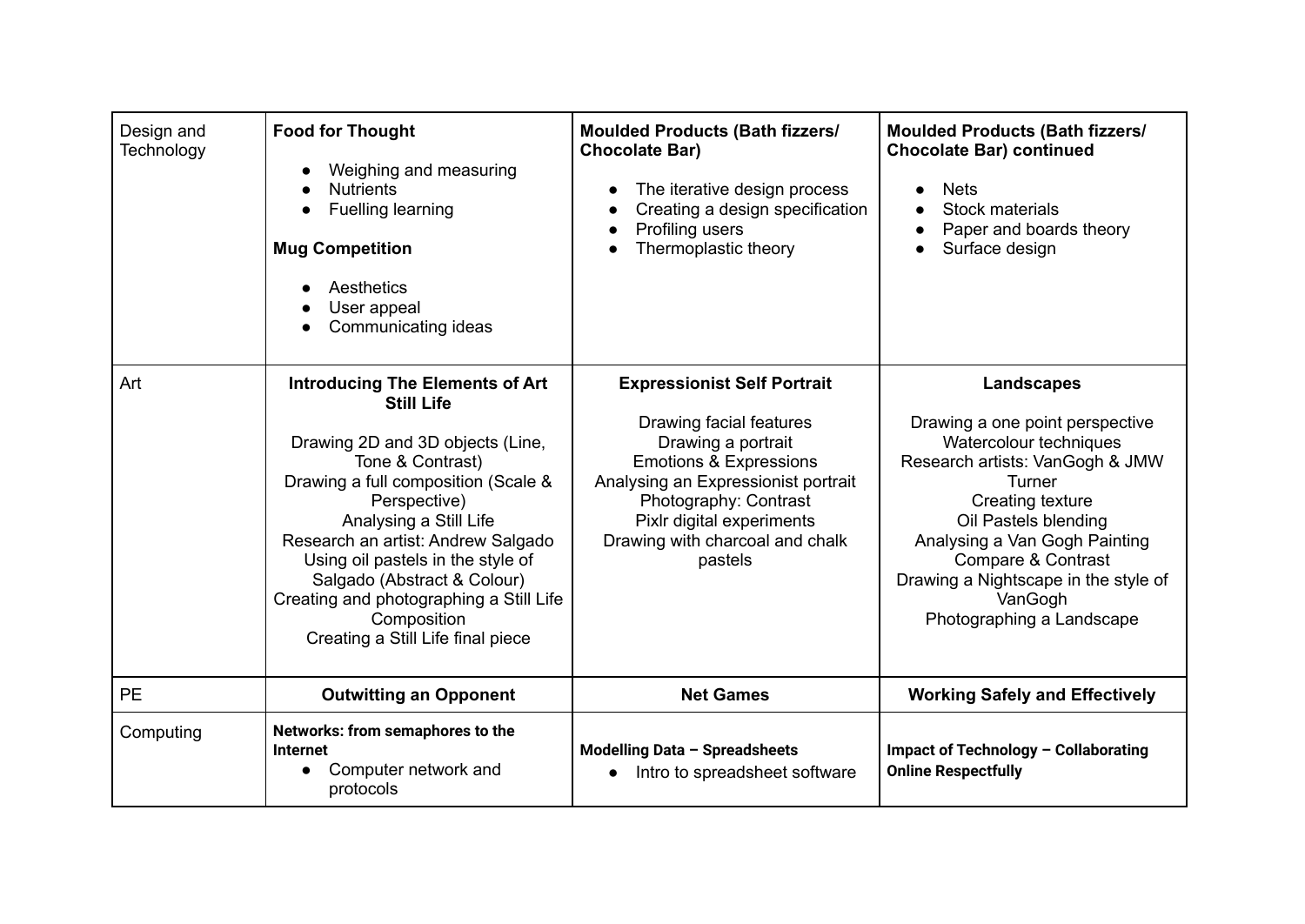|                       | Hardware<br>Wired to wireless connections<br>Bandwidth and data rate<br>The internet and the World<br>Wide Web<br>Connected devices ('Internet<br>of Things') and their effect<br>Describe components<br>(servers, browsers, pages,<br>HTTP and HTTPS protocols,<br>etc.) and how they work<br>together             | (Identify columns, rows, cells,<br>and cell references)<br>Formatting techniques<br>$\bullet$<br><b>Basic formulas</b><br>Autofill tool<br>$\bullet$<br>Data (primary and secondary)<br>vs information<br>Collect, Analyse and interpret<br>$\bullet$<br>data (create charts, sort and<br>filter data).<br>Functions (AVERAGE,<br>COUNTIF, and IF), and<br>conditional formatting. | Create a memorable and<br>secure password k<br>Rules of the computing lab<br>Find personal documents and<br>common applications<br>Use emails appropriately a<br>respectful email<br>Communicating online<br>Plan effective presentations for<br>a given audience<br>Describe cyberbullying<br>Explain the effects of<br>cyberbullying<br>Check who you are talking to<br>$\bullet$<br>online |
|-----------------------|---------------------------------------------------------------------------------------------------------------------------------------------------------------------------------------------------------------------------------------------------------------------------------------------------------------------|------------------------------------------------------------------------------------------------------------------------------------------------------------------------------------------------------------------------------------------------------------------------------------------------------------------------------------------------------------------------------------|-----------------------------------------------------------------------------------------------------------------------------------------------------------------------------------------------------------------------------------------------------------------------------------------------------------------------------------------------------------------------------------------------|
| <b>KS3 Humanities</b> | <b>The World Around Us</b><br>Introducing geography/<br>history<br>Settlement: Why is London<br>on the Thames?<br>Changing East London:<br>Fieldwork: How has Brick<br>Lane changed?<br><b>Saxon and Medieval Realms</b><br>Life in Saxon England<br>1066: Who should be king<br>(1)<br>King John + Magna Carta (2) | <b>Restless Earth: the Earth's natural</b><br>processes<br>Plate boundaries:<br>$\bullet$<br>earthquakes and volcanoes,<br>why do people choose to live<br>near volcanoes?<br>Weather based hazards: inc<br>$\bullet$<br>tropical storms<br>Climate change: what is it<br>and how has the climate<br>changed?<br>How to be more sustainable.<br><b>Renaissance Britain</b>         | <b>Africa: A continent of Contrasts</b><br>Physical and human<br>geography of Africa overview<br>Biome; tropical rainforests<br>Exploring low income<br>countries: Awra Amba case<br>study<br><b>Exploring New emerging</b><br>economies: Lagos<br><b>Industrial Revolution;</b><br>industrialisation, public health<br>and political change<br>Local History: Poverty in East                |